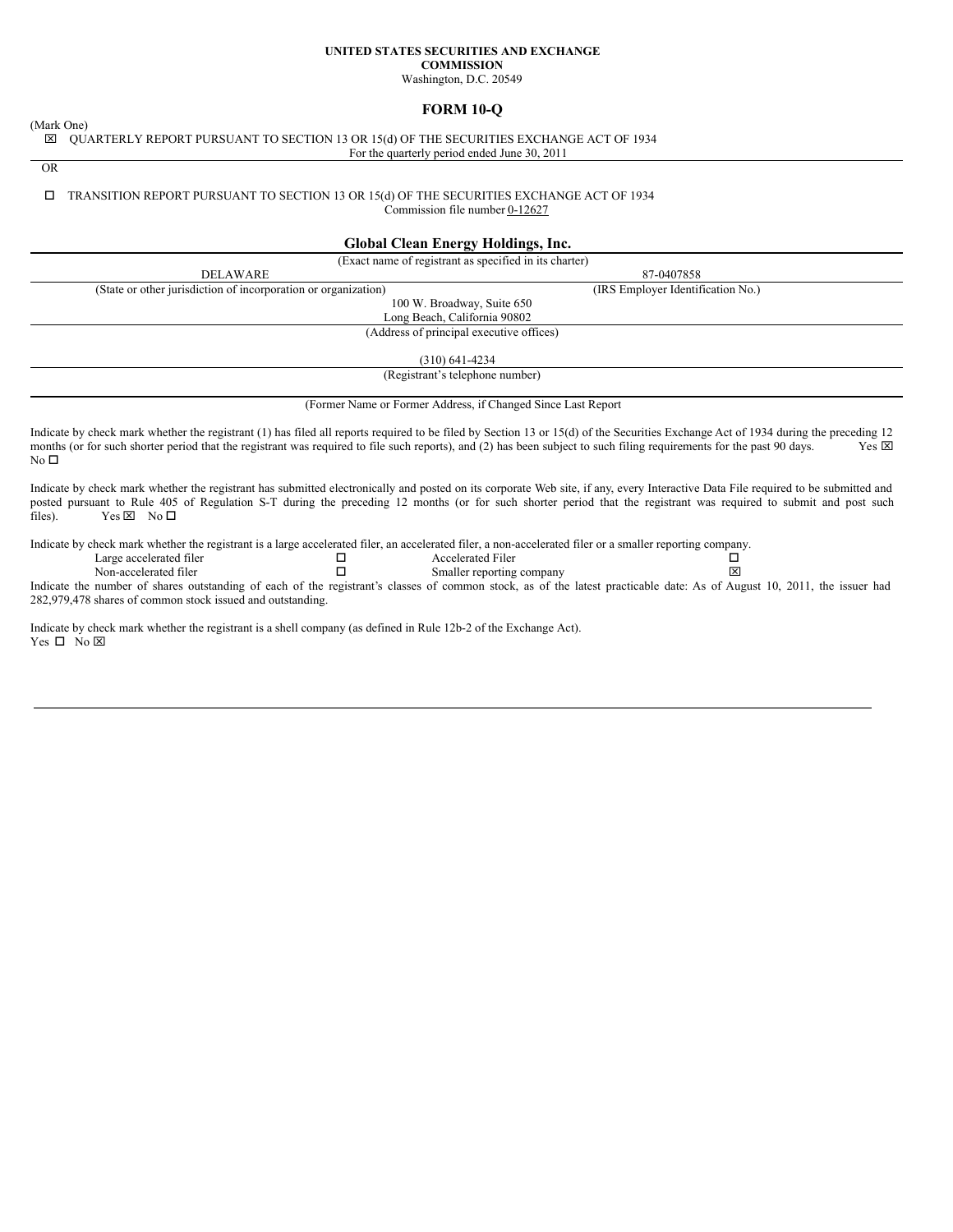#### **GLOBAL CLEAN ENERGY HOLDINGS, INC. EXPLANATORY NOTE**

The purpose of this Amendment No. 1 to Global Clean Energy Holdings, Inc.'s Quarterly Report on Form 10-Q for the quarterly period ended June 30, 2011, filed with the Securities and Exchange Commission on August 11, 2011 (the "Form 10-Q"), is solely to furnish Exhibit 101 to the Form 10-Q in accordance with Rule 405 of Regulation S-T. Exhibit 101 to this report provides the consolidated financial statements and related notes from the Form 10-Q formatted in XBRL (eXtensible Business Reporting Language).

No other changes have been made to the Form 10-Q. This Amendment No. 1 to the Form 10-Q speaks as of the original filing date of the Form 10-Q, does not reflect events that may have occurred subsequent to the original filing date, and does not modify or update in any way disclosures made in the original Form 10-Q.

Pursuant to Rule 406T of Regulation S-T, the interactive data files on Exhibit 101 hereto are deemed not filed or part of a registration statement or prospectus for purposes of Sections 11 or 12 of the Securities Act of 1933, as amended, are deemed not filed for purposes of Section 18 of the Securities Exchange Act of 1934, as amended, and otherwise are not subject to liability under those sections.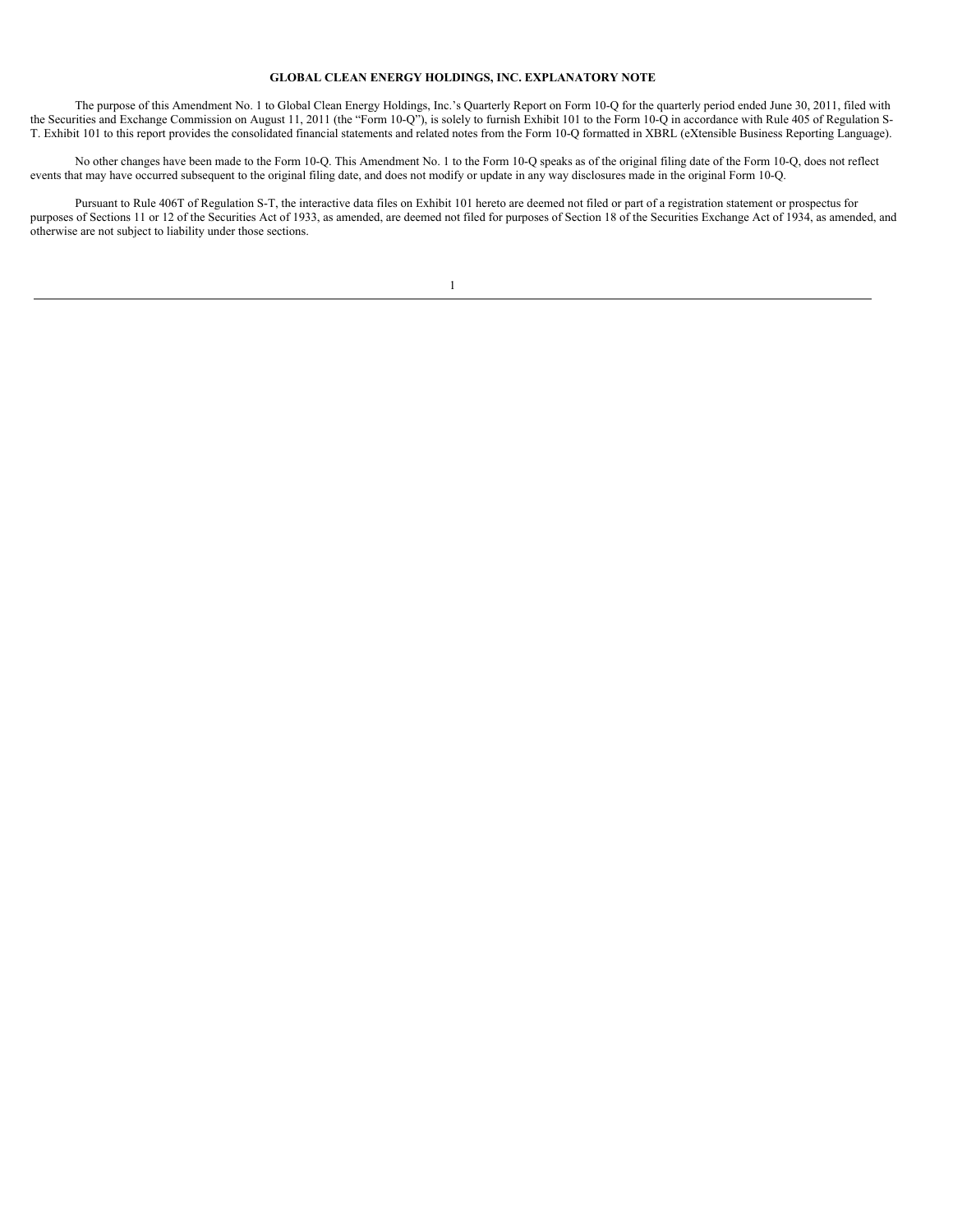## **ITEM 6. EXHIBITS**

| <b>Exhibit Number</b> | <b>Description of Exhibit</b>                                                                                                                                      |
|-----------------------|--------------------------------------------------------------------------------------------------------------------------------------------------------------------|
| $31.1*$               | Certification of Principal Executive Officer pursuant to Rule 13a-14 and Rule 15d-14(a), promulgated under the Securities and Exchange Act of 1934, as<br>amended. |
|                       |                                                                                                                                                                    |
| $31.2*$               | Certification of Principal Financial Officer pursuant to Rule 13a-14 and Rule 15d 14(a), promulgated under the Securities and Exchange Act of 1934, as<br>amended. |
| $32.1*$               | Certification pursuant to 18 U.S.C. Section 1350, as adopted pursuant to Section 906 of the Sarbanes-Oxley Act of 2002 (Chief Executive Officer).                  |
| $32.2*$               | Certification pursuant to 18 U.S.C. Section 1350, as adopted pursuant to Section 906 of the Sarbanes-Oxley Act of 2002 (Chief Financial Officer).                  |
| 101.INS               | <b>XBRL</b> Instance Document                                                                                                                                      |
| 101.SCH               | <b>XBRL Taxonomy Extension Schema Document</b>                                                                                                                     |
| 101.CAL               | <b>XBRL Taxonomy Extension Calculation Linkbase</b>                                                                                                                |
| 101.DEF               | XBRL Taxonomy Extension Definition Linkbase Document                                                                                                               |
| 101.LAB               | XBRL Taxonomy Extension Label Linkbase Document                                                                                                                    |
| 101.PRE               | XBRL Taxonomy Extension Presentation Linkbase Document                                                                                                             |

\*These exhibits were previously included in Global Clean Energy Holdings, Inc.'s Quarterly Report on Form 10-Q for the quarterly period ended June 30, 2011, filed with the Securities and Exchange Commission on August 11, 2011.

2